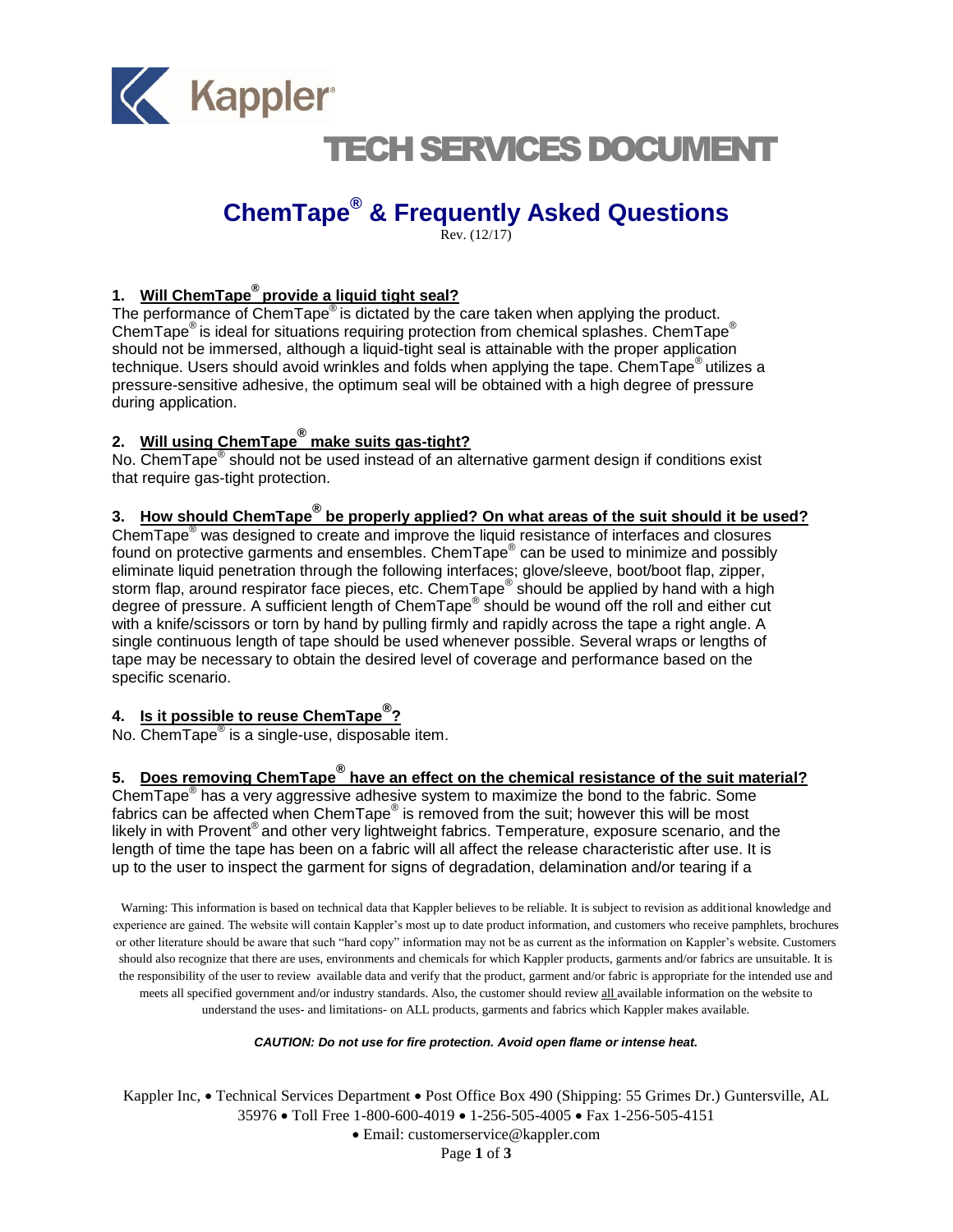

# TECH SERVICES DOCUMENT

garment is a candidate for re-use.

#### **6. Will Kappler be testing additional chemicals for permeation or penetration against**

**ChemTape® ?** Yes. Kappler will arrange testing for any of its products in exchange for a commitment to purchase if desired results are met.

### **7. Will chemicals affect or attack the adhesive on ChemTape® ?**

ChemTape<sup>®</sup> includes a polyisoprene (i.e., natural rubber) based adhesive system that can be affected by certain chemicals. Proper application (i.e., avoidance of wrinkles and gaps) in the tape will help to minimize degradation of the adhesive since a flat edge minimizes the actual amount of adhesive that is available for chemical exposure.

### **8. Is ChemTape® available in other roll sizes? What about in other colors?**

No.  $\overline{\text{ChemTape}}^{\textcircled{\tiny{\textregistered}}}$  is available in individually shrink-wrapped rolls. Rolls are ~2" x 60 yd (48mm wide x 50 meters long). ChemTape<sup>®</sup> is yellow imprinted with a black logo.

### **9. What is the difference between ChemTape® and standard duct tape?**

Standard duct tape is designed to minimize the gross leakage of air in and around seams and joints in heating, air-conditioning, and ventilation equipment (HVAC). ChemTape® is a conformable, hand-tearable, high chemical barrier closure and attachment tape system designed to minimize or eliminate the influx of hazardous particles and liquids into the interfaces unique to chemical protective clothing ensembles. ChemTape® was designed using the same technology used to develop limited-use chemical protective clothing fabrics such as Zytron® fabrics.

#### **10. Will ChemTape® removal affect the chemical resistance of gloves or will the adhesive effect the resistance?**

Unlikely. Most chemically resistant gloves such as PVC, Butyl, Viton and Neoprene are either "cured" or "vulcanized" making them essentially unaffected by rubber-based pressure sensitive adhesives. Film -based gloves such as the 4H and SilverShield products may be affected if ChemTape® is removed from the glove. In either case, the user should fully inspect the glove for signs of physical and/or chemical deterioration/degradation and discard as necessary.

### **11. Is it possible to use ChemTape® over serged or bound seams to enhance holdout?**

Yes, ChemTape<sup>®</sup> can be used to improve the performance of seams, closures, and other interfaces present on a protective garment or ensemble. The ultimate performance of ChemTape $^{\circledR}$  is dictated by how it is applied.

Warning: This information is based on technical data that Kappler believes to be reliable. It is subject to revision as additional knowledge and experience are gained. The website will contain Kappler's most up to date product information, and customers who receive pamphlets, brochures or other literature should be aware that such "hard copy" information may not be as current as the information on Kappler's website. Customers should also recognize that there are uses, environments and chemicals for which Kappler products, garments and/or fabrics are unsuitable. It is the responsibility of the user to review available data and verify that the product, garment and/or fabric is appropriate for the intended use and meets all specified government and/or industry standards. Also, the customer should review all available information on the website to understand the uses- and limitations- on ALL products, garments and fabrics which Kappler makes available.

#### *CAUTION: Do not use for fire protection. Avoid open flame or intense heat.*

Kappler Inc, • Technical Services Department • Post Office Box 490 (Shipping: 55 Grimes Dr.) Guntersville, AL 35976 Toll Free 1-800-600-4019 1-256-505-4005 Fax 1-256-505-4151

Email: customerservice@kappler.com

Page **2** of **3**